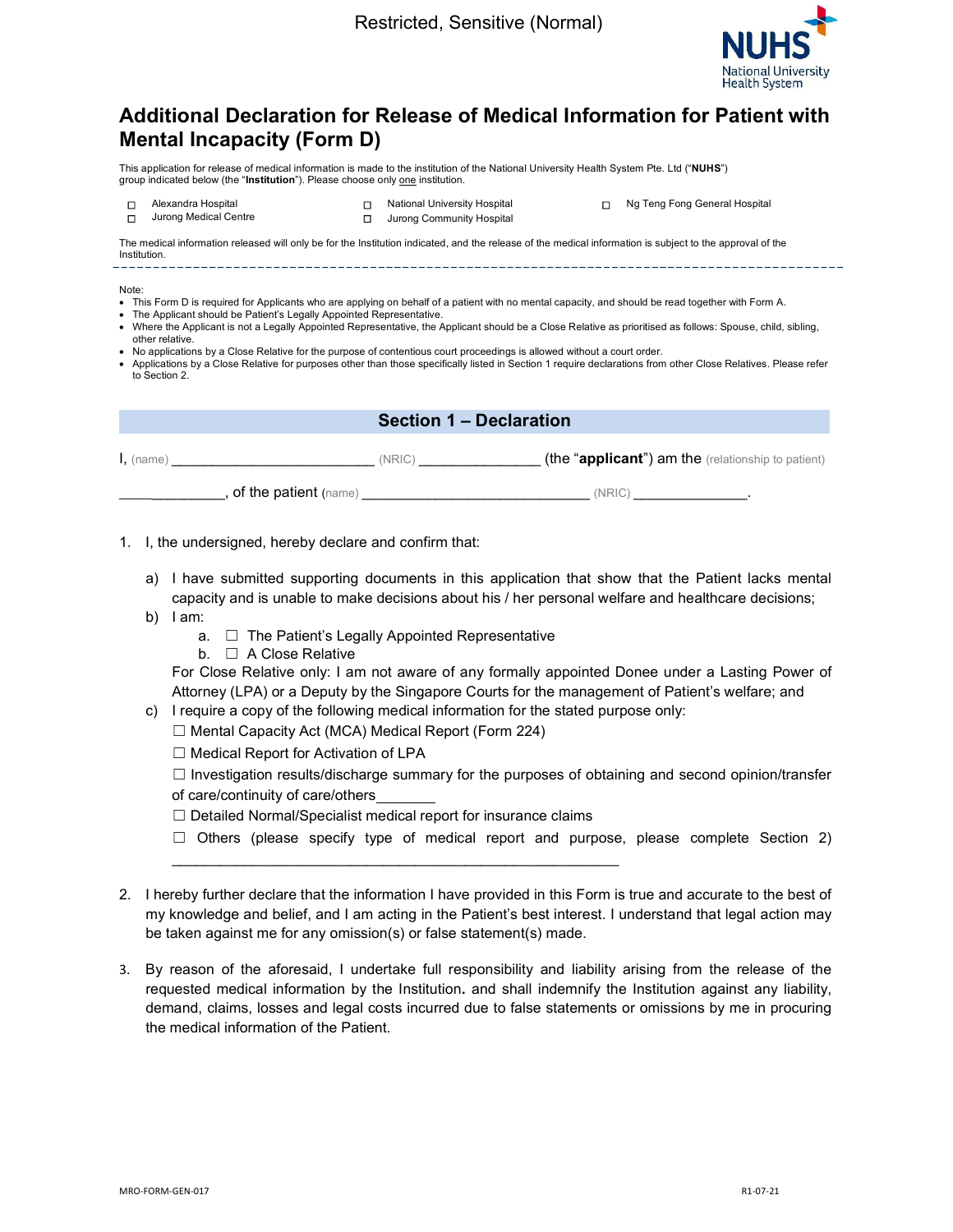

 $\overline{\phantom{a}}$  , and the set of the set of the set of the set of the set of the set of the set of the set of the set of the set of the set of the set of the set of the set of the set of the set of the set of the set of the s Applicant's Signature Date:

Explained by:

Signature of Staff Name: Date:

## Section 2 – Consent & Declaration from All Other Living Spouses / Children / Siblings / other relations

We, the \*spouse / children / siblings / other relations (delete accordingly) of (mentally incapacitated patient's name) \_ (mentally incapacitated patient's NRIC) \_\_\_\_\_\_\_\_\_\_\_\_\_\_\_\_\_\_\_\_\_\_\_ hereby authorise the

Institution to furnish and release the requested medical information of the abovementioned patient to the applicant, for the reasons stated in Section 1 above. I undertake full responsibility and liability arising from the release of the requested medical information by the Institution and shall indemnify the Institution against any liability, demand, claims, losses and legal costs incurred due to false statements or omissions by me in procuring the medical information of the Patient.

| Name:                    | Name:                    |
|--------------------------|--------------------------|
| NRIC No.:                | NRIC No.:                |
| Relationship to Patient: | Relationship to Patient: |
| Signature & Date:        | Signature & Date:        |
| Name:                    | Name:                    |
| NRIC No.:                | NRIC No.:                |
| Relationship to Patient: | Relationship to Patient: |
| Signature & Date:        | Signature & Date:        |
| Name:                    | Name:                    |
| NRIC No.:                | NRIC No.:                |
| Relationship to Patient: | Relationship to Patient: |
| Signature & Date:        | Signature & Date:        |
|                          |                          |
| Name:                    | Name:                    |
| NRIC No.:                | NRIC No.:                |
| Relationship to Patient: | Relationship to Patient: |
| Signature & Date:        | Signature & Date:        |
|                          |                          |
| Name:                    | Name:                    |
| NRIC No.:                | NRIC No.:                |
| Relationship to Patient: | Relationship to Patient: |
| Signature & Date:        | Signature & Date:        |